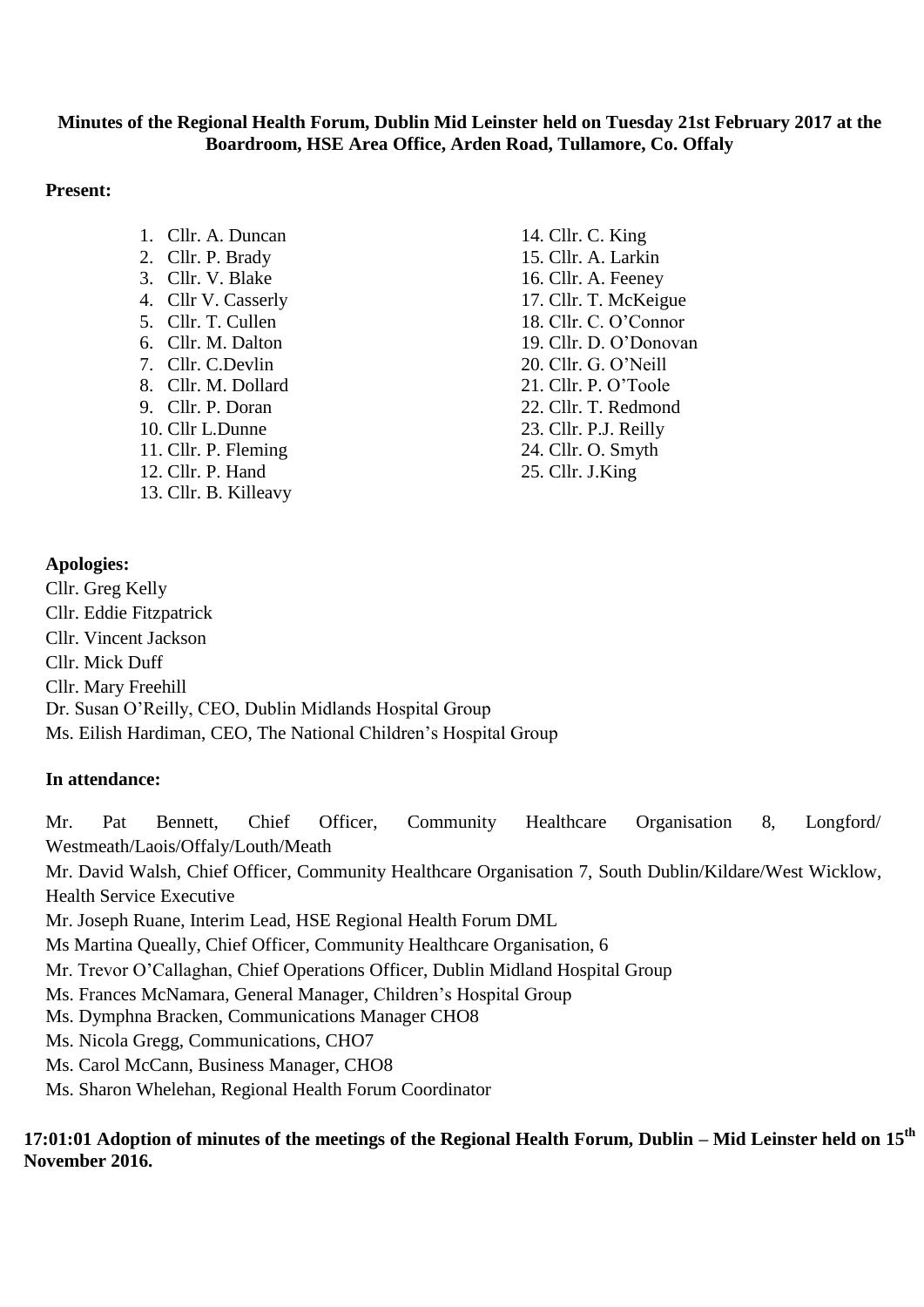On the proposal of Cllr. Brady and seconded by Cllr. O Smyth the Minutes of the Regional Health Forum, Dublin Mid-Leinster held on Tuesday 15<sup>th</sup> November 2016 were adopted.

## **17:01:02 Chairpersons Correspondence**

Cllr. Reilly acknowledged correspondence received from Dún Laoghaire-Rathdown County Council regarding the nomination of Cllr. Carrie Smyth to replace Cllr. Shane O'Brien on the Regional Health Forum. Cllr. Reilly thanked Cllr. O'Brien for his service and he also welcomed Cllr. Smyth to the meeting.

Cllr. Reilly acknowledged correspondence received from Wicklow County Council regarding the nomination of Cllr. Vincent Blake to replace Cllr. Irene Winters on the Regional Health Forum. Cllr. Reilly thanked Cllr. Winters for her service and he also welcomed Cllr. Blake to the meeting.

# **17:01:03 HSE Update –Safe Guarding Awareness- Mr. Frank McHugh**

Cllr. PJ Reilly (Chairperson) introduced Mr. Frank McHugh, Principal Social Worker, Adult Safeguarding and Protection Team for CHO 8

Mr. McHugh gave a detailed presentation to the Forum explaining that HSE Safeguarding and Protection Teams are in place all over the country, to take reports of Elder Abuse and provide help. The Chairperson and the members thanked Mr McHugh for his presentation.

The Safeguarding Policy main objective is that all adults have the right to be safe and to live a life free from abuse. All persons are entitled to this right, regardless of their circumstances. It is the responsibility of all service providers, statutory and non-statutory, to ensure that, service users are treated with respect and dignity, have their welfare promoted and receive support in an environment in which every effort is made to promote welfare and to prevent abuse.

## **How and when was the service established?**

Safeguarding awareness is relatively new, beginning in the summer of 2015, to cover all people within the HSE service setting and older people over 65.

# **Helpline**

Mr McHugh provided the forum members with contact details for the HSE Safeguarding Helpline to pass on to any members of the public who may need assistance (listed below).

**[Tel:](tel:061)** 061 461 165 (9.00am – 5.00pm Monday to Friday) or the HSE Information Line on 1850 24 1850 (8.00am to 8.00pm Monday to Saturday).

## **Email:** [safeguarding.socialcare@hse.ie](mailto:safeguarding.socialcare@hse.ie)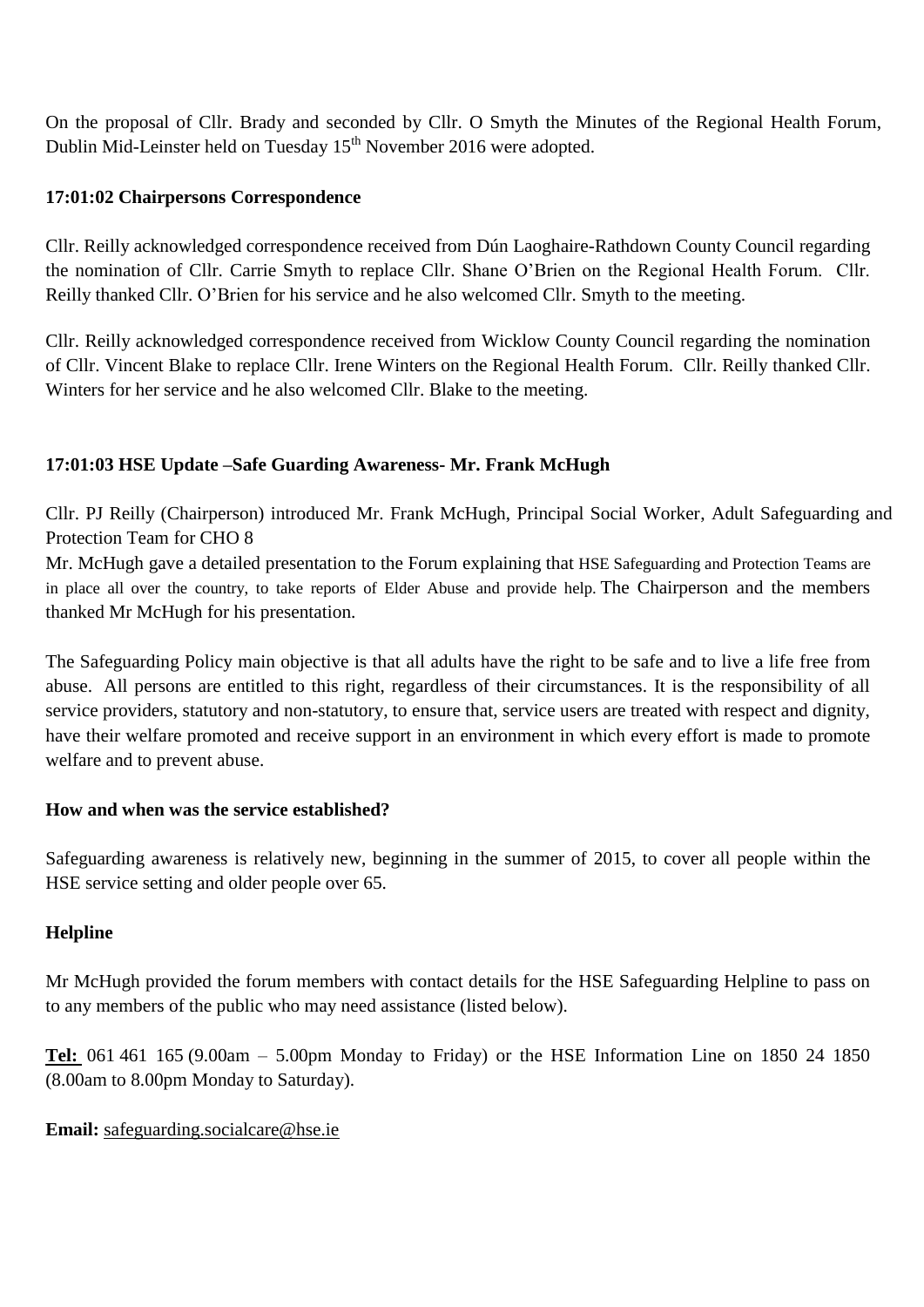## **Issues incurred**

Cllrs sought advice regarding fictitious accusations from jealous family members. It was explained that these cases are generally very easy to identify but it is often the case that family members aren't equipped with the right knowledge and skills to look after older family members and so this sometimes leads to neglect.

## **Foreign People living in Ireland**

Mr. McHugh and David Walsh both agreed that foreign nationalities are often isolated and so are sometimes the most vulnerable individuals within our society. Right across the health system, there is issues to be dealt with multicultural systems.

### **What is normal procedure- how quickly are the accused notified?**

This is an issue for HR- but generally the complaint is dealt with within 3 working days.

### **Training**

As a fetac level 5 is currently the level of training given to those working as care givers, cllrs sought reassurance that safeguarding training be given as part of these courses down the line. David Walsh advised that SG training will be provided by the HSE for HSE staff- he will further investigate if this is the case if the HSE is in contract with private agencies to ensure standard operational procedures across the board.

### **17:01:04 Motions**

### **Motion 1**

That the HSE DML region would indicate the magnitude of funding it will be providing in 2017 for homelessness in counties Longford, Westmeath, Laois and Offaly?

## **Cllr. Michael Dollard**

### **Response:**

A response to this motion was prepared by Mr Pat Bennett, Chief Officer, Community Healthcare Organisation 8. Members noted the report.

## **Motion 2**

That this Health Forum holds all meetings in public- both Naas and Tullamore should be in Public as absolutely nothing controversial or person's names have been used in the time of this latest forum.

#### **Cllr. Thomas Redmond**

#### **Response:**

A response to this motion was prepared by Dymphna Bracken, Head of Communications in CHO8 stating that as per standing orders, meetings of committee are held in camera. Members expressed dissatisfaction with this and Mr Joesph Ruane advised that members could put forward a motion to amend standing orders as appropriate.

#### **Motion 3**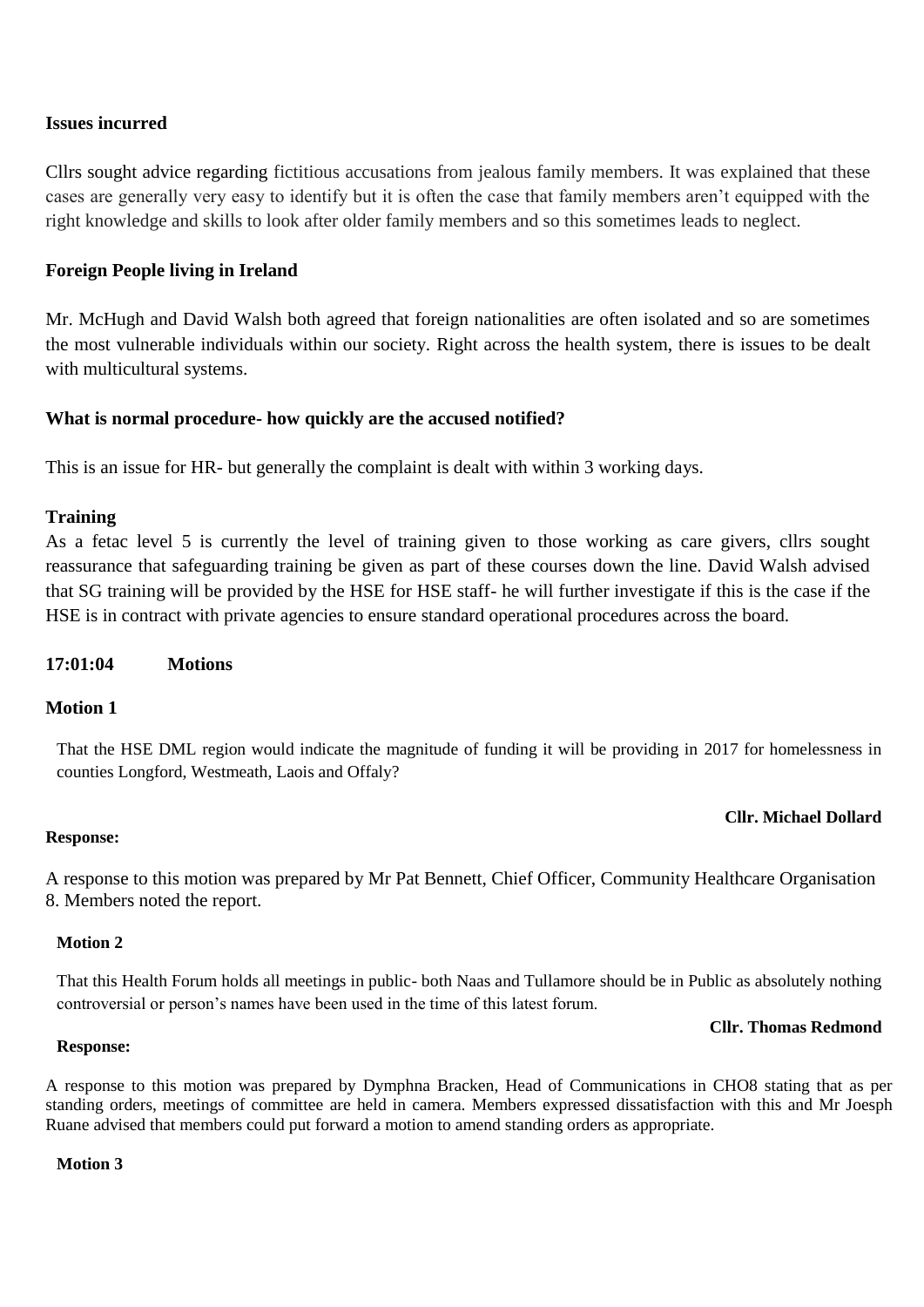We call on the HSE to make the drug Orkambi freely available to Cystic Fibrosis suffers.

## **Cllr. Pat O'Toole Cllr. Pauric Brady**

A response to this motion was prepared by HSE National Press Office advising that the HSE is currently in discussion with vertex. A decision will be made in the coming months. Members noted the report.

#### **Motion 4**

I call on the H.S.E. for a full report regards the overcrowding in the A & E. at Tullamore Regional Hospital in the period after Christmas. The I.M.N.O. and the Hospital Management gave different figures on the numbers at the A. & E. What are the chances of some independent assessment being carried out in the future to establish the true numbers?

#### **Cllr. Tommy McKeigue**

A response to this motion was prepared by Dr. Susan O'Reilly, CEO, Dublin Midlands Hospital Group. It was discussed amongst the forum members and they noted the report.

## **Motion 5**

What is the HSE policy on the use of cannabis based drugs for neurological seizures that occur in Dravet Syndrome? Note (It is legal in 23 States in America for the treatment of Dravet Syndrome)

#### **Cllr. Padraig Fleming**

#### **Response:**

A response to this motion was prepared by Ms Dymphna Bracken, Head of Communications in CHO8**.** The response was followed by a link to the full Department of Health statement. Members noted the report.

#### **Motion 6**

We wish to put a motion forward to the HSE Forum meeting that the Respite Beds in the Longford/Westmeath area be reviewed as plans are been made to reduce beds in this area.

#### **Response:**

A response to this motion was prepared by Mr Pat Bennett, Chief Officer, Community Healthcare Organisation 8. Members noted the report.

#### **Motion 7**

That this Regional Health Forum Dublin Mid-Leinster supports the call by Tallaght Hospital Management for an increase of bed capacity at Tallaght Hospital, noting the recent statement from the Hospital, that a new 72 bed 5 storey unit on campus is required and appreciating that Tallaght Hospital has the biggest Emergency Department in the country and in reporting to the motion would the HSE confirm that the matter will receive priority attention and be the subject of discussions with Simon Harris TD, the Minister for Health and his senior officials and will the HSE make a statement in the matter.

### **Cllr. Charlie O'Connor**

### **Response:**

A response to this motion was prepared by Dr. Susan O'Reilly, CEO, Dublin Midlands Hospital Group. It was discussed amongst the forum members and they noted the report.

### **Cllr. P J Reilly**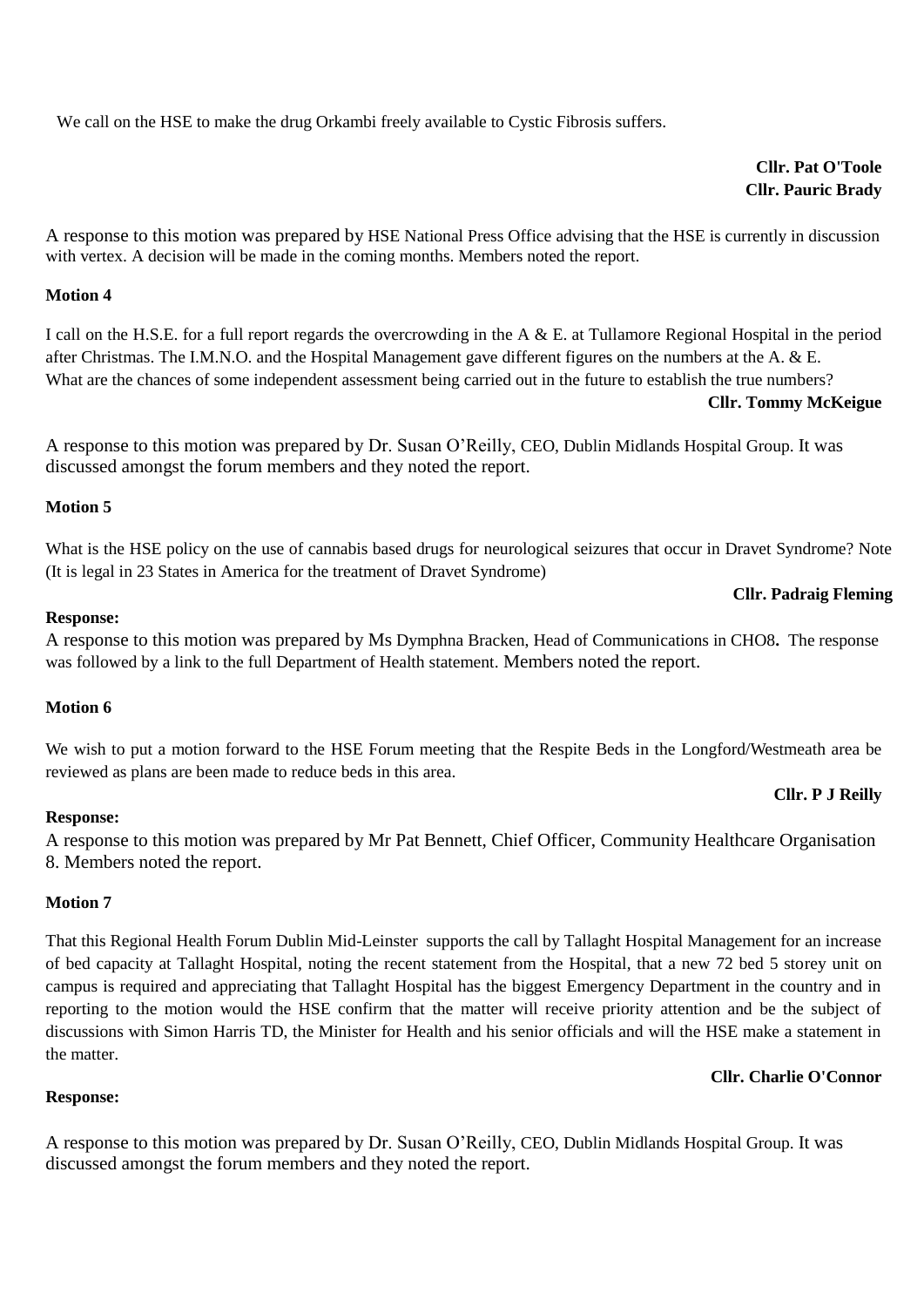#### **Motion 8**

That the Forum invites Dr. Ronan Collins – Clinical Lead for age-related healthcare at Tallaght Hospital – to give his presentation to the Members outlining the action needed to be taken to deal with the massive increase in the numbers of elderly patients admitted to Hospitals through A&E Departments, placing enormous pressure on hospital resources.

Tallaght alone is set to see its over-75 population jump by 6,051 people by 2031, with Clondalkin, in the same time-frame, expected to experience a growth of 2,257 in its older population.

Hospital research has also shown that emergency department attendances by patients over 65 years increased by 539 (8.3 per cent) between 2010 and 2013.

The number of people over the age of 75 presenting to Tallaght Hospital's A&E department also jumped from 3,400 to 4,200 between 2011 and 2014.

## **Cllr. Deirdre O'Donovan**

### **Response:**

A response to this motion was prepared by Dr. Susan O'Reilly, CEO, Dublin Midlands Hospital Group. It was agreed that Dr. Ronan Collins will attend the June Forum meeting to give a presentation.

#### **Motion 9**

To call on the HSE to liaise and work more effectively with South Dublin County Council in relation to DPG's and the issue of OT reports in the Lucan, Clondalkin area.

To date SDCC have been unable to get any traction from the HSE on this and even recently in view of the investment of €1M into this area in 2017 , SDCC offered to pay 50% of cost of OT reports if HSE pay the other 50%. SDCC have had no response to this. This is an expense which requires a joint and shared input.

The Council's function towards its Tenants is to provide, to the best of its ability - suitable accommodation. The HSE's function is to decide how best a Patient can be assisted, in Hospital or similar, by recommendation of transfer to Specially Adapted Accommodation or in Standard Accommodation with aids. While a tenant might source Medical Reports for the purpose of substantiating their Application for Standard Disability Adaptions / Disability Grant for Adaptions to their home, substantiated Application doesn't guarantee success - either that his/her Application will qualify - nor that it can be accommodated.

If the Council is paying for OT reports, then needless Applications might be made. If the HSE is providing these reports, at least they, having professional knowledge, are in a position to stall those which are needless and highlight those which are urgent and prioritise. Once the HSE has made the decision on a Patient's needs the Council will attempt to accommodate under the scheme. SDCC are trying to meet halfway on this.

Again I reiterate that there is a substantial investment for works on DPGs in 2017.

Rather than SDCC providing OT reports for all identified 130 applicants with no OT reports, a compromise between the local authority and the HSE could be for SDCC to provide the HSE with a list of applications that they have ascertained qualify for works, have no rent arrears, family composition etc. checked and SDCC request the HSE to carry out these OT reports, with a commitment that SDCC will process their application.

#### **Response:**

#### **Cllr Vicki Casserly**

A report on this motion was prepared by Mr. David Walsh, Chief Officer, Community Healthcare Organisation 7. Members noted the report.